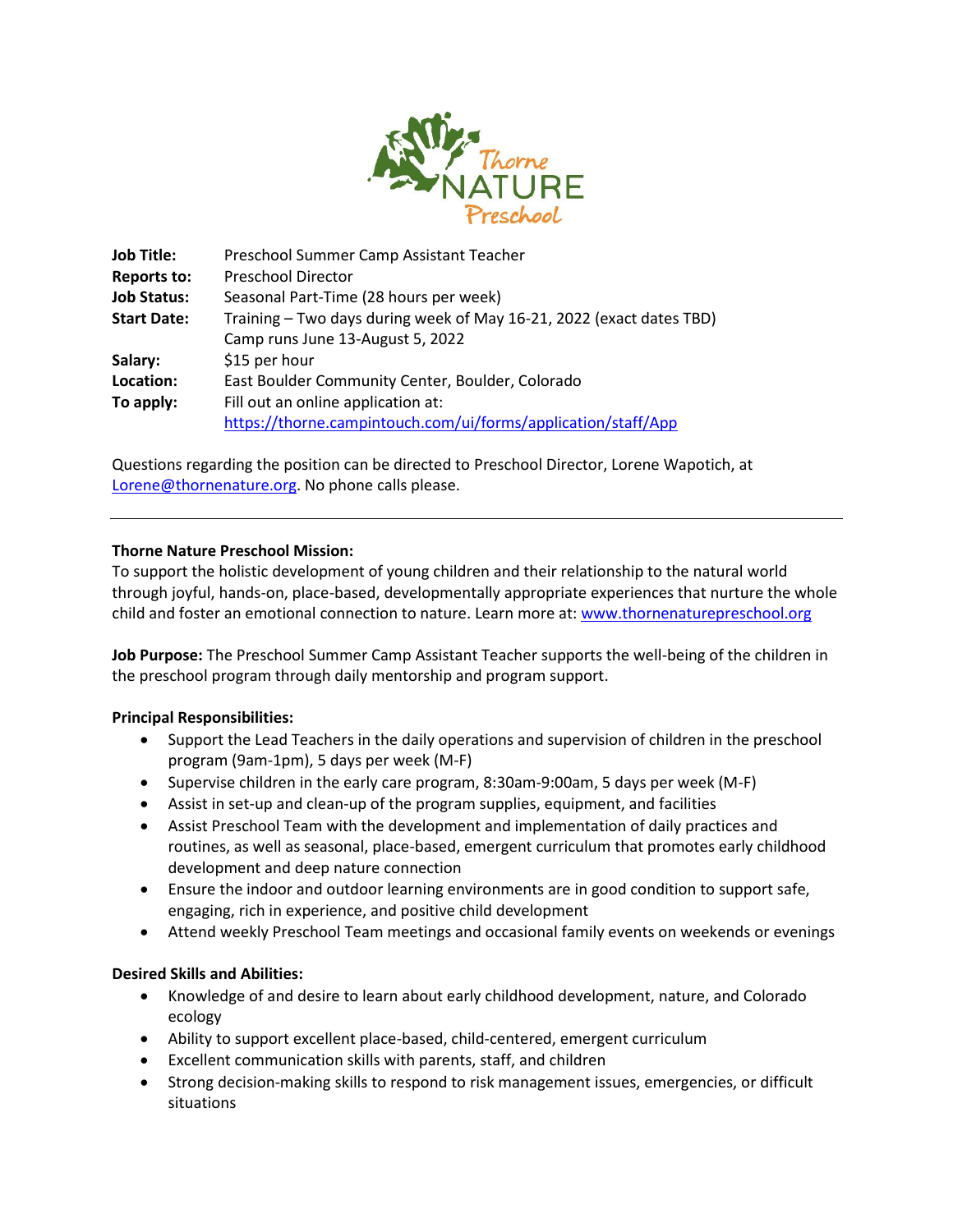• Good organizational skills and ability to handle multiple tasks and roles, patiently and professionally

**Desired Behavioral Traits and Attitudes:** Team player, fun, outgoing, passionate, organized, creative, patient, empathetic, resourceful, critical thinker, results-oriented, and self-motivated. Passionate about Thorne's mission and environmentally concerned and aware.

# **Compensation and Perks:**

- Compensation is \$15.00/hour
- Professional development, training, and skills share opportunities
- Summer Camp staff receive deals on gear and discounts with several Thorne partners including a local yoga studio and rock-climbing gym for the year following their summer of employment

# **Minimum Qualifications:**

- Must be 18 years or older
- Able to be a positive, supportive, caring adult role model for young children
- Comfortable working outdoors and able to take care of self in all weather conditions (including rain, wind, and hot sunny days)
- Previous experience working with preschool aged children preferred

# **Required Trainings & Paperwork:**

- Mandatory Thorne Summer Camp Staff training two days during the week of May 16-21, 2022; exact dates and times TBD
- CPR, First Aid, Standard Precautions certified prior to the start of camp  $\circ$  Thorne holds trainings, but does not pay for the time or cost of these certifications
- Complete all required trainings, forms and submit all required information needed by Thorne to be in compliance with Colorado Department of Human Services Child Care licensing standards, including background check and fingerprints.
	- o Thorne helps and pays for this process

**Working Conditions:** This position requires the ability to work outside in various weather conditions. The employee is frequently required to walk, stand, and sit for extended periods of time. This employee will occasionally climb or balance; and stoop, kneel, crouch or crawl. The employee must frequently lift and/or move up to 30 pounds and occasionally lift and/or move up to 50 pounds.

**Accommodations:** Reasonable accommodations may be made to enable qualified individuals with disabilities to perform the essential functions of this position.

**Inclusiveness Statement:** Thorne believes that, to remain relevant as an organization and ensure access to joyful, hands-on, place-based Environmental Education experiences for all youth, its programs, leadership, and participants must reflect the range of diversity, culture, and unique differences in our community.

**Equitable Recruiting Policy Statement:** Our goal is to increase diversity amongst our staff at Thorne. We do so by providing equal employment opportunities without regard to race, color, religion, sex, national origin, age, disability, marital status, veteran status, sexual orientation, gender identity or any other protected characteristic. It is the policy at Thorne to attempt to reach diverse pools of applicants throughout the hiring process by following the Equitable Recruiting Procedure.